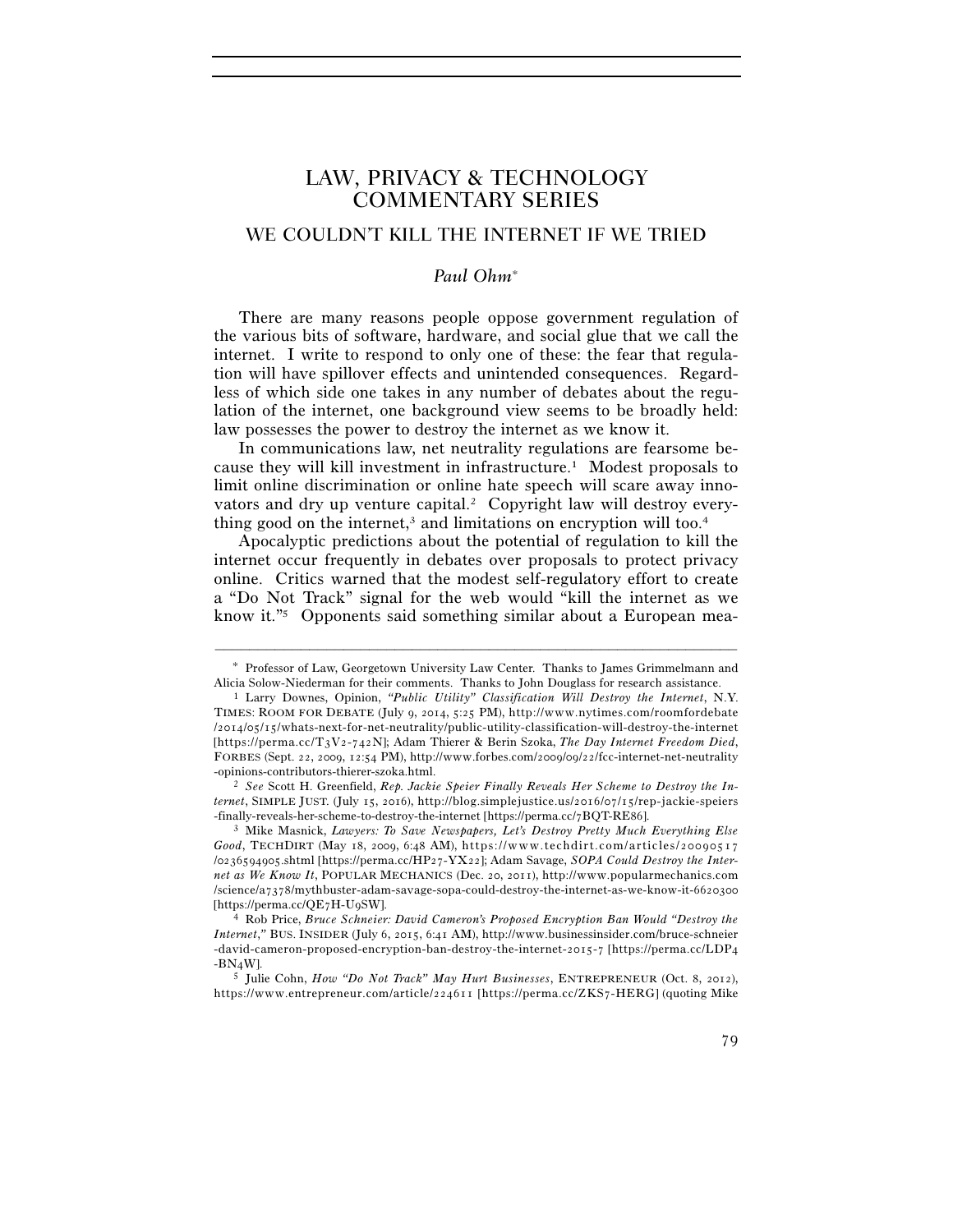80 *HARVARD LAW REVIEW FORUM* [Vol. 130:79

sure to require consent for web tracking.<sup>6</sup> Many people worried about the internet-wrecking potential of Europe's modest implementation of the right to be forgotten in 2014's *Google Spain SL v. Costeja*7 decision.8

These fears are unfounded. The internet is a resilient, self-healing system, thanks to the power of code.<sup>9</sup> Software, as Professor Jonathan Zittrain points out, is a generative force unlike any other technology we have concocted to date.10 In Zittrain's powerful telling, generativity is something we need to work proactively to protect, opposing efforts — whether by private actors or regulators — to turn our general computing machines into dumb appliances.11 My argument picks up where Zittrain's leaves off, pointing out that this same generative power can act as an important check on the impact of regulation. An earlier observer of the internet, writing a decade before Zittrain, connected these dots between generativity and resilience in the face of regulation. In 1993, "[i]nternet pioneer" John Gilmore famously said: "The Net interprets censorship as damage and routes around it."12 This early-internet brag seems difficult to square with the way many today treat the internet as fragile and susceptible to destruction through law. I believe Gilmore's quote is as true today as it was when he first said it. The power of software to evade regulation is more than up to the challenge.

How does software "route around" a regulation? Constrained by a regulation that limits some deleterious aspect of a software system, a solo developer with a few hours can engineer her way around the new rule. A massive team of developers backed by a corporation with end-

<sup>–––––––––––––––––––––––––––––––––––––––––––––––––––––––––––––</sup> Zaneis, Senior Vice President and General Counsel for Public Policy at the Interactive Advertising Bureau). 6 Peter Kirwan, *EU Cookie Law: Stop Whining and Just Get On with It*, WIRED (May 24,

<sup>2012),</sup> http://www.wired.co.uk/article/eu-cookie-law-moaning [https://perma.cc/UN7Z-RX5G].<br>
<sup>7</sup> Case C-131/12, Google Spain SL v. Costeja, 2014 E.C.R. 317.<br>
<sup>8</sup> Wayne T. Brough, *A European Decision that Could Dismantle th* 

FREEDOMWORKS (June 4, 2014), http://www.freedomworks.org/content/european-decision -could-dismantle-internet [https://perma.cc/H7SU-FYVG]. 9 Others who have made similar points include Natalie Wolchover, *Could the Internet Ever* 

*Be Destroyed?*, LIVESCIENCE (Jan. 20, 2012, 9:09 AM), http://www.livescience.com/18030 -internet-destroyed.html [https://perma.cc/A7VD-HZPQ]. Professor James Grimmelmann connects the "break the internet" argument to Professor Albert O. Hirschman's "jeopardy thesis." James Grimmelmann, *The Rhetoric of the Right to Be Forgotten*, THE LABORATORIUM (2D SER.) (Aug. 21, 2015) (emphasis omitted) (quoting ALBERT O. HIRSCHMAN, THE RHETORIC OF REACTION: PERVERSITY, FUTILITY, JEOPARDY  $7$  (1991)), http://2d.laboratorium.net/post

<sup>/127259057165/</sup>the-rhetoric-of-the-right-to-be-forgotten [https://perma.cc/YU7Y-ENET].<br><sup>10</sup> JONATHAN ZITTRAIN, THE FUTURE OF THE INTERNET: AND HOW TO STOP IT (2008).<br><sup>11</sup> *Id.* at 8.<br><sup>12</sup> Philip Elmer-Dewitt, *First Nation in Cyberspace*, TIME (Dec. 6, 1993), http://content.time

<sup>.</sup>com/time/magazine/article/0,9171,979768,00.html [https://perma.cc/8SQK-SNVB].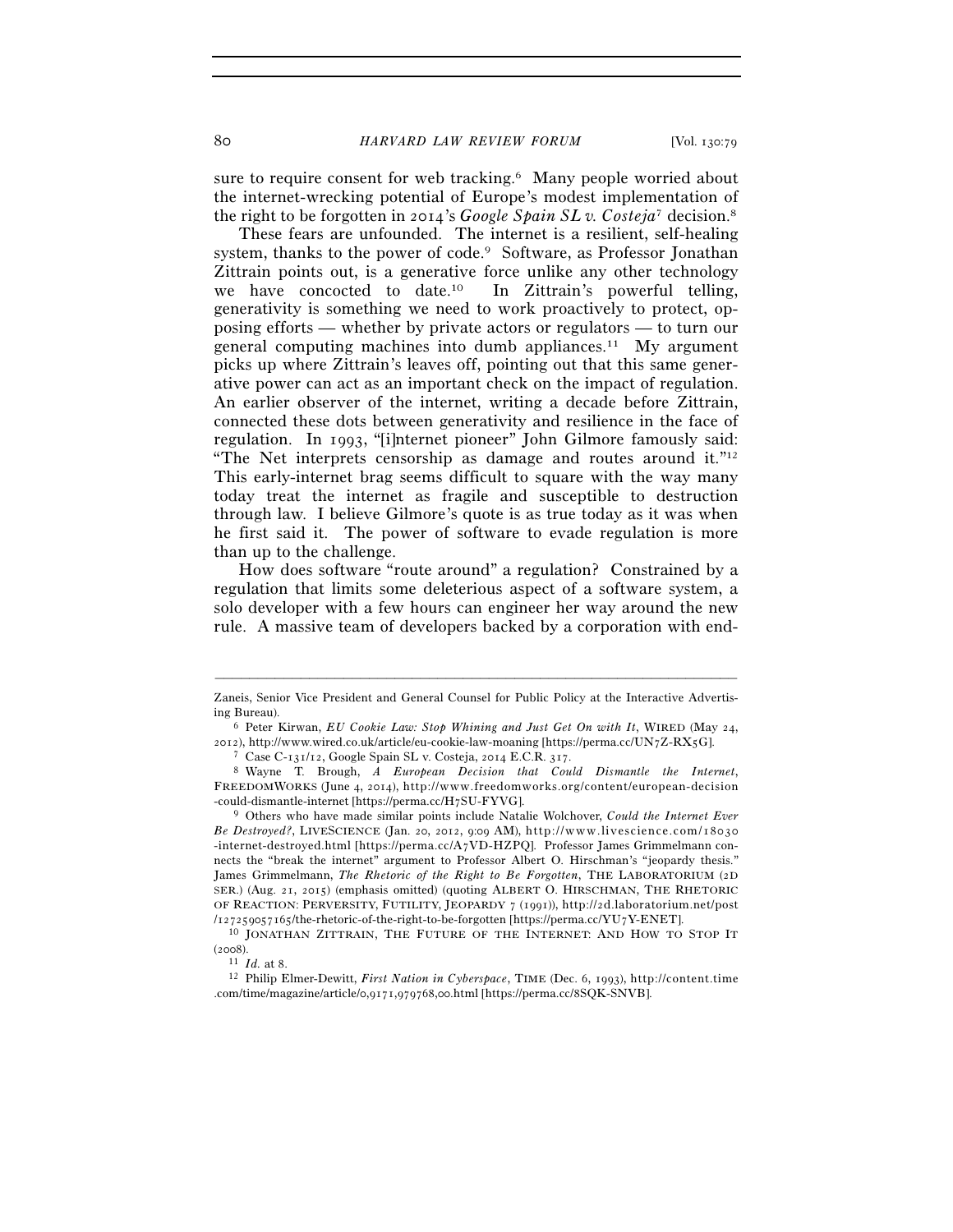2016] *WE COULDN'T KILL THE INTERNET IF WE TRIED* 81

less coffers can remake a global infrastructure to wend its way around a regulation.

Focus on a single step in the lifecycle of software development: recompilation, the conversion of human-readable source code into machine-executable object code. From the point of view of a regulator of code, during the short amount of time it takes to recompile software, everything can change. In that time, a programmer can reshape small worlds. In this way, software is nothing like the industrial processes it has begun to replace. To effect massive, structural, fundamental change to an operating code base, software developers need not erect new scaffolding, dismantle old structures, or create new blueprints — at least not in any literal sense. Coders use metaphors for every one of those industrial-era phrases,<sup>13</sup> but we ought not be fooled by the metaphor. Coding is never easy, at least not at the industrial scale of today's modern, multimillion-line codebases. But compared to the industrial processes it tends to replace, coding is far more efficient and far less onerous, in a strict change-per-effort ratio.

Consider, for example, the nearly perennial reports of the exhaustion of the 4.3 billion IP addresses specified by the internet's earliest architects. Shortly after the birth of the web, the Internet Engineering Task Force (IETF) began planning for the eventual day when those four billion addresses would run out.14 But engineers devised techniques such as Network Address Translation<sup>15</sup> and Classless Inter-Domain Routing,<sup>16</sup> and some organizations returned gigantic allocations of address space.17 Today, the predictions of address exhaustion have quieted. Pundits predicted that email would die under the weight of spam.18 It didn't, thanks in some measure to a law, the  $CAN-SPAM$  Act,<sup>19</sup> but thanks also to people who changed their soft-

<sup>–––––––––––––––––––––––––––––––––––––––––––––––––––––––––––––</sup> <sup>13</sup> STEVE MCCONNELL, CODE COMPLETE 8-21 (2d ed. 2004) (discussing the metaphor of software development as building construction).

software development as building construction). 14 *See Address Lifetime Expectations (ale)*, IETF (Mar. 1995), http://www.ietf.org/wg /concluded/ale.html [https://perma.cc/MXD3-F8VX]. 15 *Informational RFC 2663: IP Network Address Translator (NAT) Terminology and Consider-*

*ations*, IETF (Aug. 1999), https://tools.ietf.org/html/rfc2663 [https://perma.cc/5J48-TLJ9] (specifying protocol that allows many internet-connected devices to share a single IP address); *see also*

<sup>&</sup>lt;sup>16</sup> RFC *1519*: Classless Inter-Domain Routing (CIDR): An Address Assignment and Aggrega*tion Strategy*, IETF (Sept. 1993), https://tools.ietf.org/html/rfc1519 [https://perma.cc/GBK7 -UYMA] (specifying a system for allocating IP addresses to providers in smaller-sized groups). 17 Carolyn Duffy Marsan, *Stanford Move Rekindles Net Address Debate*, COMPUTERWORLD

 $(Jan. 22, 2000, 12:01 AM), http://www.computerworld.com.au/article/89028/stanford_move$ \_rekindles\_net\_address\_debate [https://perma.cc/BL4Y-9CRH]. 18 Kevin Werbach, *Death by Spam*, SLATE (Nov. 18, 2002, 10:35 AM), h t t p : / / w w w . s l a t e . c o m

<sup>/</sup>articles/technology/webhead/2002/11/death\_by\_spam.html [https://perma.cc/UX7C-DYFE].<br><sup>19</sup> Controlling the Assault of Non-Solicited Pornography and Marketing Act of 2003, Pub. L.

No. 108-187, 117 Stat. 2699 (codified at 15 U.S.C. §§ 7701–7713, 18 U.S.C. § 1037).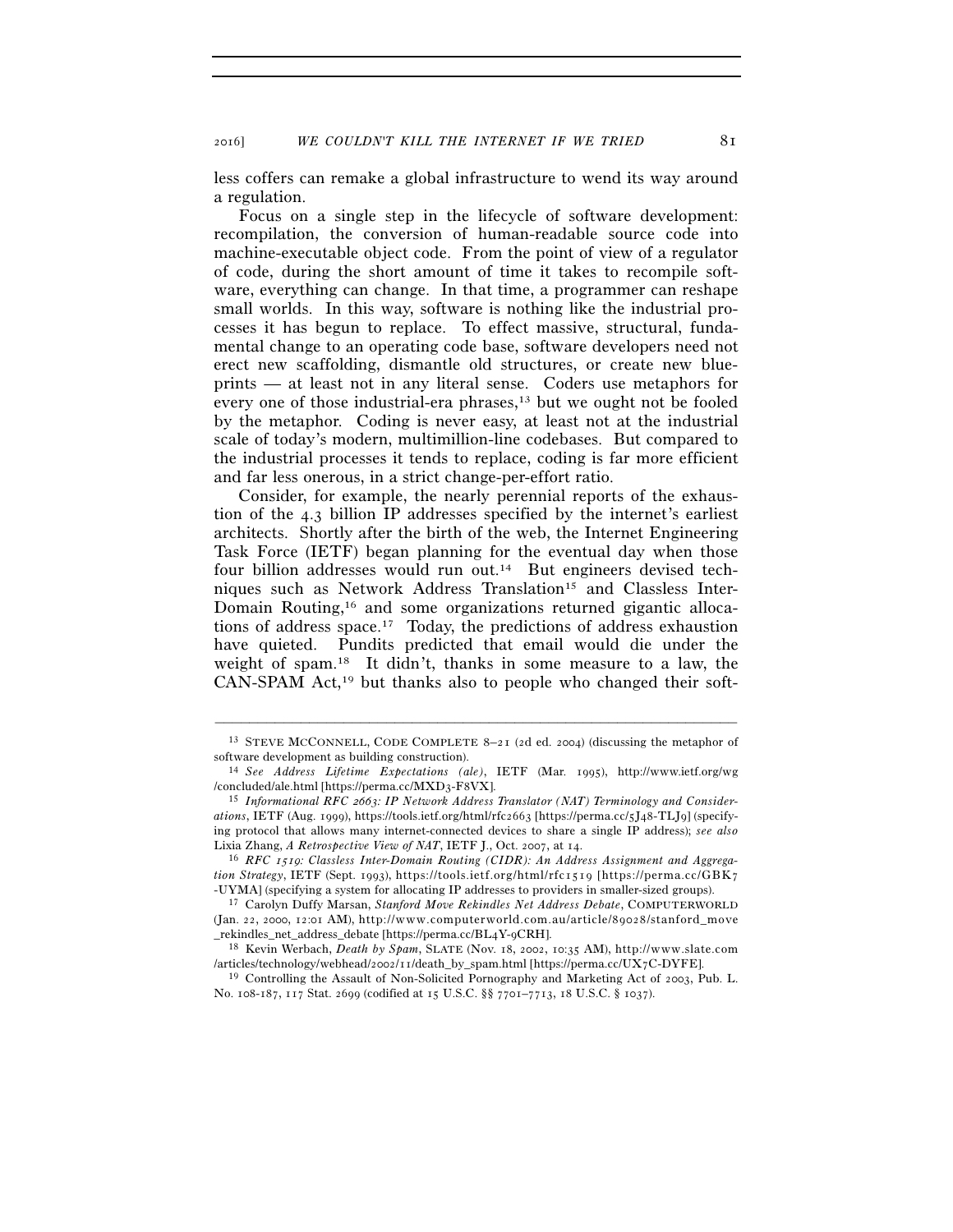82 *HARVARD LAW REVIEW FORUM* [Vol. 130:79

ware with Sender Policy Framework,<sup>20</sup> blacklists,<sup>21</sup> and machine learning techniques.22 Some warned that the rise of YouTube and then Netflix meant that the internet would slow to a crawl.23 It didn't, thanks to Content Delivery Networks<sup>24</sup> and new contractual arrangements.<sup>25</sup>

But do these stories about the power to adapt to technological challenges continue to hold when the requirements come not from the market but instead from regulators? We can model a well-targeted regulation as a simple software requirement — a feature the software ought to have, or a behavior it ought not exhibit, or a challenge it ought to surmount. By abstracting away the fact that the requirement comes from a government body rather than a suggestion from a user or a technical hurdle, we can study the self-healing features of the internet that have occurred over the years.

Consider two examples of the resilience of code in the face of regulatory challenge. In the late twentieth century, the U.S. government sued Microsoft for trying to use its near monopoly in operating systems to unfairly harm competition in the new market for web browsers, by bundling Internet Explorer into Windows 95. Putting to the side the merits of the underlying antitrust case, focus on the clash over the remedy: mandated unbundling. Microsoft protested throughout the proceedings that it would be an expensive if not impossible task to pull out the scattered bits of code that comprised their browser. The government presented expert opinion to the contrary, pointing out that Microsoft could unbundle the browser with relative ease, if ordered to

–––––––––––––––––––––––––––––––––––––––––––––––––––––––––––––

<sup>20</sup> *Experimental RFC 4408: Sender Policy Framework (SPF) for Authorizing Use of Domains in E-Mail, Version 1*, IETF (Apr. 2006), https://tools.ietf.org/html/rfc4408 [https://perma.cc/GCY9 -QVHT] (specifying a protocol for making it more difficult to forge the originating address of

e-mail). 21 Doreen Carvajal, *Defending a Blurred Line: Is It Spam or Just a Company Marketing by E-Mail?*, N.Y. TIMES (Oct. 16, 2006), http://www.nytimes.com/2006/10/16/technology/16spam.html [https://perma.cc/KF4C-DM4S] (describing the Spamhaus Project, which uses volunteers to place addresses associated with spam on a blacklist that automated email systems can use to block

messages). 22 Paul Graham, *Better Bayesian Filtering*, PAULGRAHAM.COM (Jan. 2003), http://www.<br>.paulgraham.com/better.html [https://perma.cc/9AAD-ULED].

<sup>&</sup>lt;sup>23</sup> Farhad Manjoo, *Will Netflix Destroy the Internet?*, SLATE (Nov. 2, 2010, 4:47 PM), http:// www.slate.com/articles/technology/technology/2010/11/will\_netflix\_destroy\_the\_internet.html<br>[https://perma.cc/8XQU-PJ8Y].

<sup>&</sup>lt;sup>24</sup> James Niccolai, *Behind the Curtain: How Netflix Streams Movies to Your TV*, TECHHIVE (May 22, 2014, 6:10 AM), http://www.techhive.com/article/2158040/how-netflix-streams-movies -to-your-tv.html [https://perma.cc/DTD7- $XX57$ ] (describing how content delivery networks reduce bandwidth usage for streaming video by storing cached copies closer to users); Scott Woolley, *Netflix Will Ruin the Internet!*, FORTUNE (Nov. 4, 2010, 10:49 AM), http://fortune.com/2010/11<br>/04/netflix-will-ruin-the-internet [https://perma.cc/Z8S4-D4BQ].

<sup>&</sup>lt;sup>25</sup> Shalini Ramachandran, Netflix to Pay Comcast for Smoother Streaming, WALL STREET J. (Feb. 23, 2014, 7:47 PM), http://www.wsj.com/articles/SB10001424052702304834704579401071892 041790 [https://perma.cc/UE7A-F6J3] (describing deal improving quality of connections between Netflix's and Comcast's networks, to assure better streaming video performance).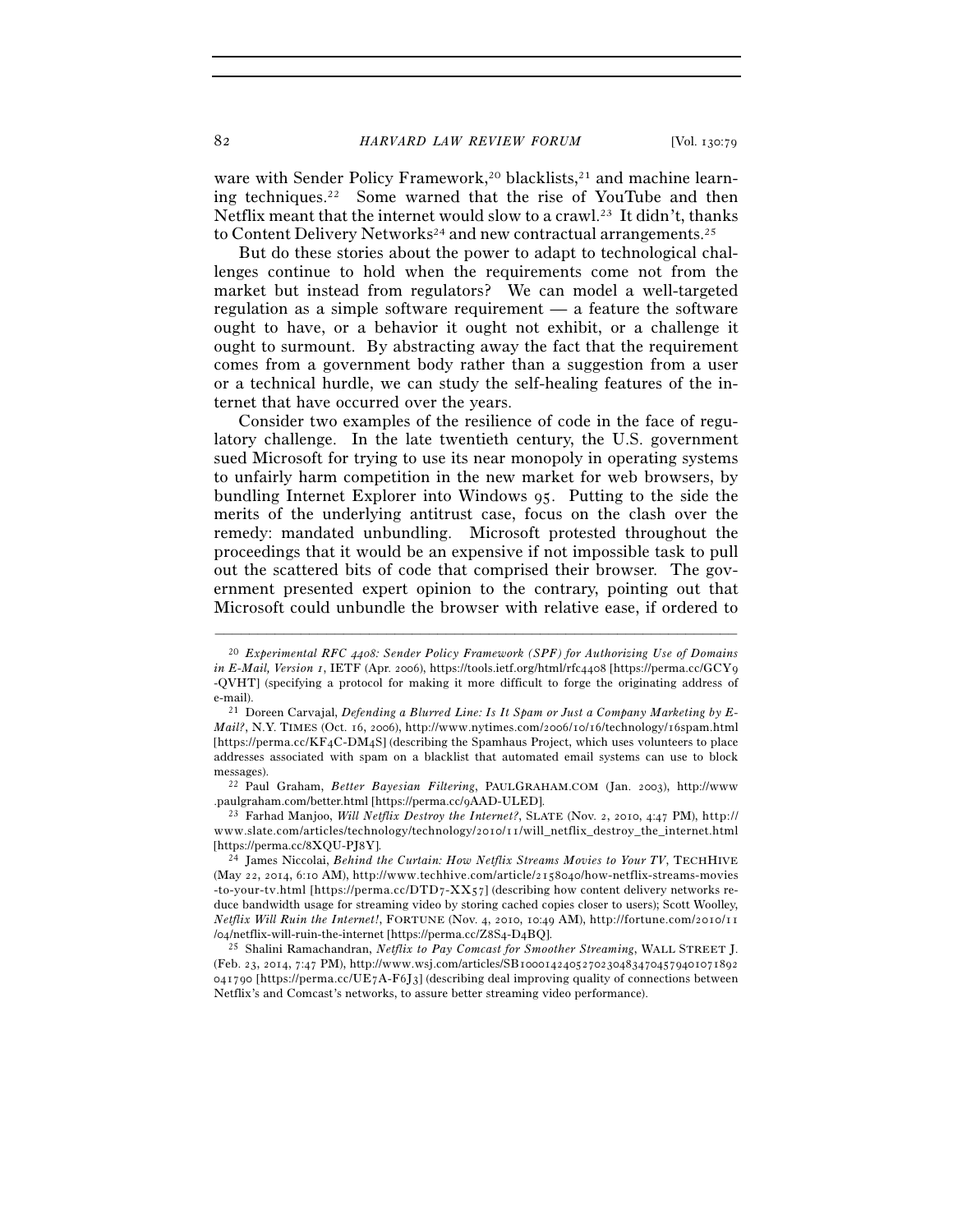do so by the court.26 In the end, Microsoft agreed to offer later versions of its operating system without a bundled browser, providing at least circumstantial evidence that its earlier objections were overstated.27

Then consider an example from a still-simmering fight over privacy, the fight for an enforceable right to be forgotten in Europe. The European Court ordered Google to recognize this right, removing entries from its search engine that satisfied a standard under this right.28 Again, putting to the side the fundamental merits of such a right as well as the bureaucratic machinery necessary to adjudicate when the right should be recognized, consider only how little Google complained about the technological challenge. Granted, this is a far-fromstraightforward story, as Google had already implemented code for deleting entries to comply with copyright takedown notices under the U.S. Digital Millennium Copyright Act (DMCA).29 It may be that Google simply repurposed that old code for this task. But even if Google had to implement its compliance mechanism from scratch, the code required likely would have been minimal. As importantly, given the generativity of code, Google could have implemented the change in a streamlined fashion. It could remove the content it was ordered to remove.

Software blunts the power of regulation, but it doesn't inoculate itself entirely from law. Because people write software and because people are susceptible to things like subpoenas and prison cells, regulation can still be a terrible and powerful force. Gilmore's "routing around" bromide implicitly acknowledged that internet regulation could have devastating local effects. The regulation will continue to operate on the people most directly within the sphere of the regulator's power, and those people will be routed around too. To be routed around is to be isolated or left behind, to be excluded from the worldwide network-of-networks. If the regulation results in people being routed around because they are trafficking in caustic hate speech or invidious discrimination, this might be cause to celebrate. If instead the regulation squelches communications for oppressed people, we should worry. Local and direct effects matter a lot, and we should do

–––––––––––––––––––––––––––––––––––––––––––––––––––––––––––––

<sup>26</sup> Margret Johnston, *Gov't Witness Shows Ways to Remove IE from Win 95*, COMPUTERWORLD (Jan. 14, 1998, 10:00 PM), http://www.computerworld.co.nz/article/517495

<sup>/</sup>gov\_t\_witness\_shows\_ways\_remove\_ie\_from\_win\_95 [https://perma.cc/US8E-HQS8]. 27 Richi Jennings, *How Does Unbundling IE in the EU Solve the Problem?*, PCWORLD (June 12, 2009, 2:00 PM), http://www.pcworld.com/article/166606/how\_does\_unbundling\_ie\_in\_the\_eu

\_solve\_the\_problem.html [https://perma.cc/BXF3-SX3Q]. 28 Case C-131/12, Google Spain SL v. Costeja, 2014 E.C.R. 317. 29 Raegan MacDonald, *Three Things You Should Know About the Google Spain Case*, ACCESSNOW (July 10, 2014, 5:26 AM), https://www.accessnow.org/three-things-you-should -know-about-the-google-spain-case ("[I]t is important to remember that Google in fact does remove content, de-indexes links, and otherwise alters search results for a wide range of purposes.").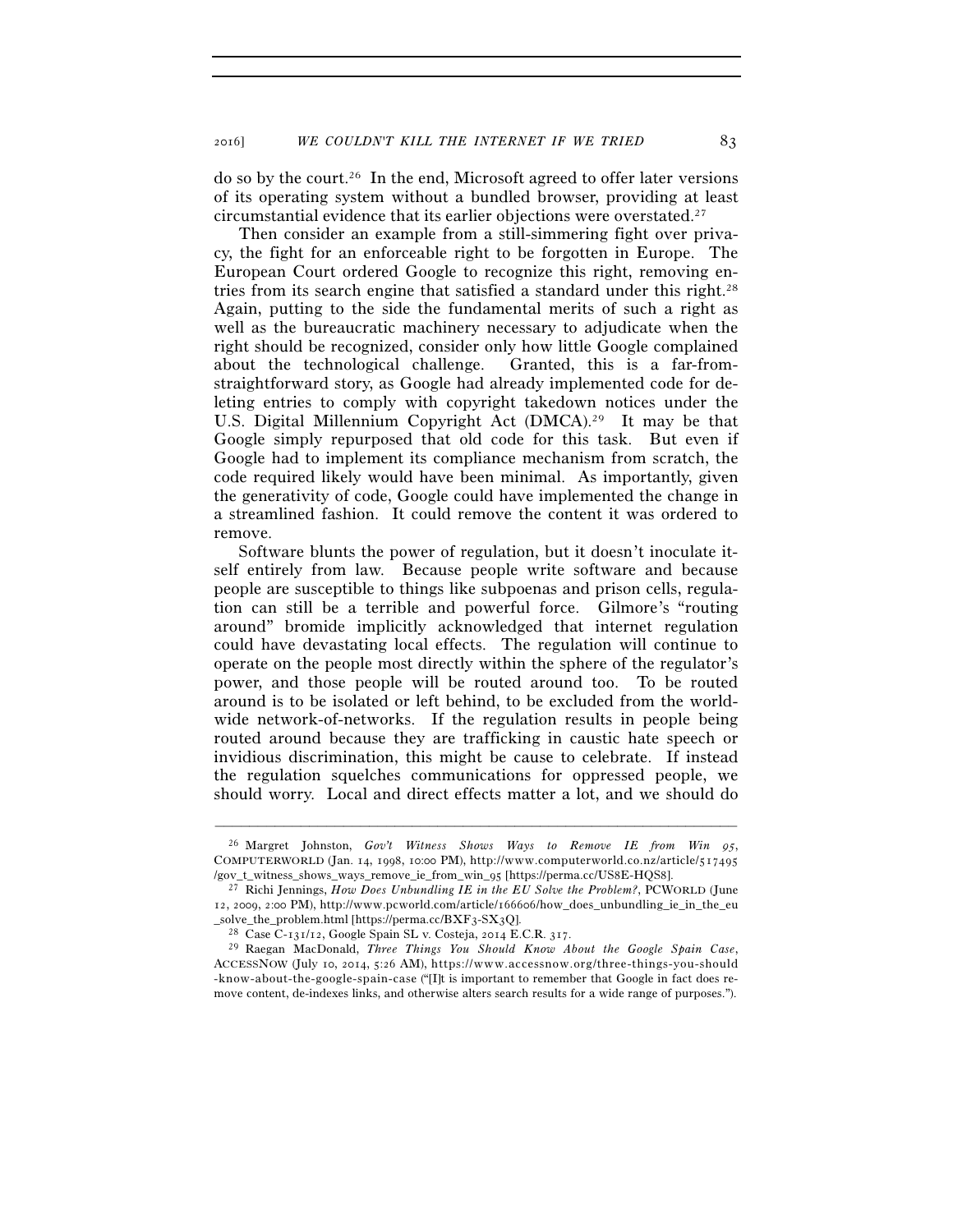everything we can to fight against internet regulation with harmful local effects. We still need to write sensible, targeted, and focused laws to fix the parts of the internet that are terrible.

This doesn't mean we should stop debating the regulation of the internet and start enacting every idea any policymaker has, of course. To wade into very controversial waters, my argument means that SOPA<sup>30</sup> and PIPA<sup>31</sup> probably would not have blown up the internet as we know it.32 But I'm still very happy these very bad laws were defeated because they proposed very bad solutions to an exaggerated harm, resting atop really bad copyright policy, in a manner that was very badly implemented.33 The world and the internet are much better without these toxic laws. But the internet would've routed around those laws, too, just like it's routed around other bad copyright laws in the past and will do so in the future.

Regulation can shape the internet, but it is not likely to kill it. If they are wisely designed, net neutrality laws will take a few narrow and innovation-dampening business arrangements off the table; antidiscrimination laws will decrease discrimination; and anti–hate speech measures will decrease hate speech. But the parts of the internet these laws do not directly touch will remain, as ever, generative, burbling founts of innovation and dynamism and economic growth.

The same goes for privacy law. Google responded to *Costeja* without catastrophic spillover effects or unintended technological consequences. The web survived the EU cookie directive and the FTC's 2012 rules regulating the Children's Online Privacy Protection Act of  $1998<sup>34</sup>$  (COPPA). The internet will continue to thrive even if the FCC enacts a bold new privacy rule, and even once Europe starts enforcing the new General Data Protection Directive. If the local effects of these regulations are wise, and I happen to think they are in each of these cases, they will accomplish what they set out to accomplish, and the rest of the internet will route around the changes they effect.

Regulators should shake their reluctance about taking important actions to address serious problems leading to true harms if their reluc-

–––––––––––––––––––––––––––––––––––––––––––––––––––––––––––––

<sup>30</sup> Stop Online Piracy Act, H.R. 3261, 112th Cong. (2011). 31 Preventing Real Online Threats to Economic Creativity and Theft of Intellectual Property Act of 2011, S. 968, 112th Cong. 32 *But see* Mark Lemley, David S. Levine & David G. Post, *Don't Break the Internet*, <sup>64</sup>

STAN. L. REV. ONLINE 34 (2011); Julie Borowski, *SOPA and PIPA Would Destroy Internet Freedom*, FREEDOMWORKS (Jan. 13, 2012), http://www.freedomworks.org/content/sopa-and -pipa-would-destroy-internet-freedom [https://perma.cc/QRS5-44JV]. 33 *See The Berkman Community Responds to SOPA/PIPA*, BERKMAN KLEIN CTR. FOR IN-

TERNET & SOC'Y AT HARVARD UNIV. (Jan. 18, 2012), https://cyber.harvard.edu/node/95336 [https://perma.cc/Z6YY-2CS3] (collecting responses to SOPA and PIPA). 34 Pub. L. No. 105-277, tit. XIII, 112 Stat. 2681-728 (codified as amended at 15 U.S.C.

<sup>§§</sup> 6501–6506).